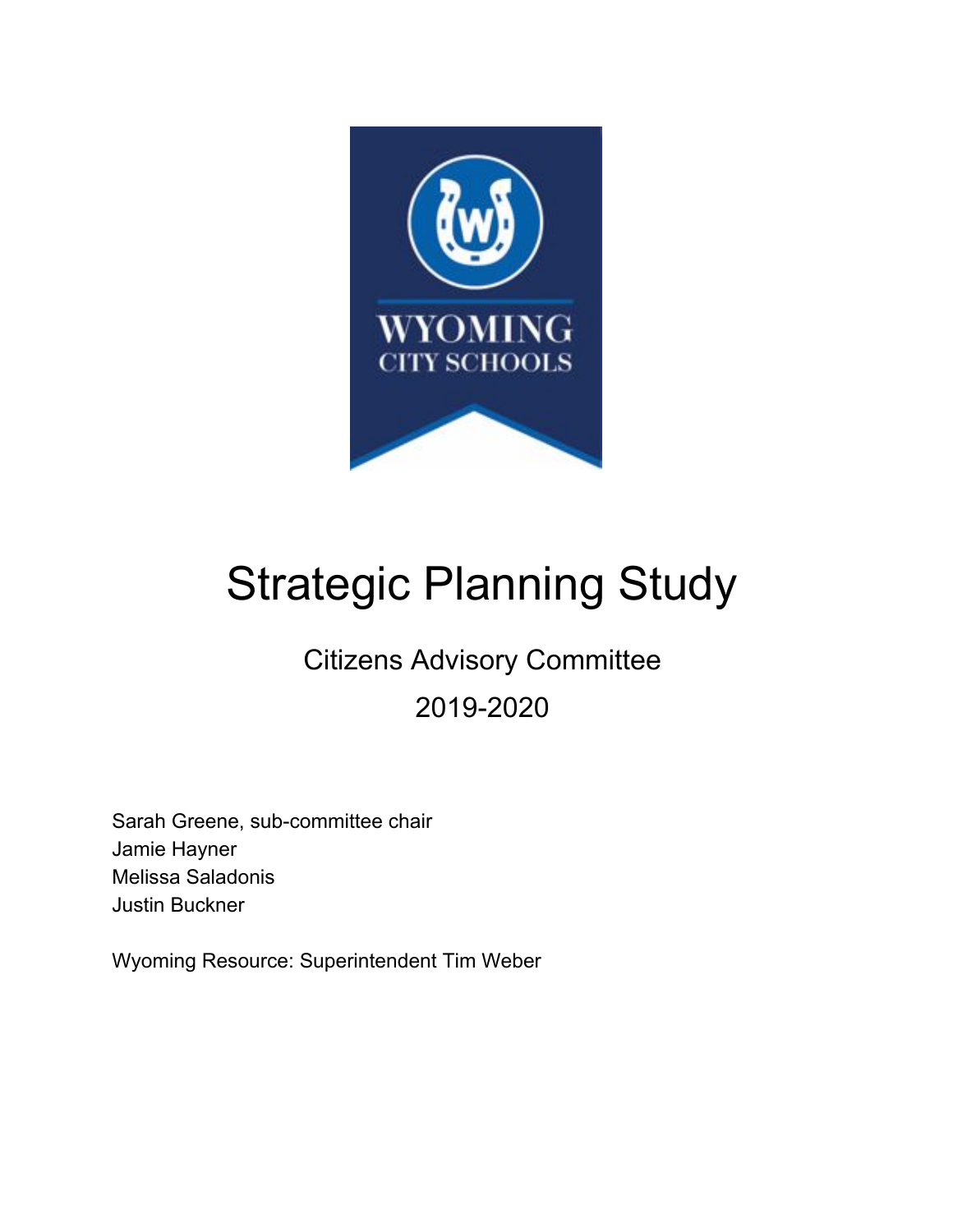#### **Study Objective**

**Wyoming City School's current strategic plan is 8 years old. Based on the district experiencing a change in leadership along with community feedback collected over the past 18 months, it was evident that the district needed to create a better defined plan for the future of Wyoming. Our sub-committee was tasked with reaching out to districts across the state of Ohio to inquire about their strategic planning process. The committee facilitated conversations around the type of strategic plans the different districts used, best practices, key findings, and advice/recommendations. The Committee is providing the Board of Education with this information to assist the district in the process of embarking on the creation of a new strategic plan. To do this we looked at three key components:**

- **1. What are best-practice approaches to strategic planning in a school district?**
- **2. How can we work together to create a long-term plan for Wyoming?**
- **3. What are the key components that should be focused on in a school district strategic-plan?**

#### **Methodology and Research**

**Our committee compiled a list of 17 schools that we thought would offer valuable information based on various characteristics. The majority of the schools selected were public schools and a few private schools to give varying perspectives. Several districts within Cincinnati were chosen as well as districts in other parts of the state. While many of these districts were similar in size to Wyoming with excellent academic reputations, we also looked at districts that were larger, and had more diversity, whether that be ethnicity, race or socioeconomic. 13 of the 17 schools responded. Each interview was driven from the same 10 questions. These were created to get to the heart of what/who they used to create the plan, what drove the plan and its parameters, the timeframe of the plans, along with if/how they used/measured the plan.**

#### **Findings**

**A full list of the reports can be found in the Appendices, but some key findings include:**

- **1. 10 of the 13 districts used a facilitator, and were very happy with the results, and would do so again ~ 1 that did not use a facilitator attended the Ed Leader 21 Conference, put on by Battelle for Kids, for ideas and to network from around the country**
- **2. All districts mentioned the importance of vast representation in stakeholders. Inclusivity and diversity among all groups is critical for "buy-in". Methods to drive that input ranged from focus groups to surveys.**
- **3. Focus was a key word throughout the process, and after implementation. Focus on the Big Ideas. Create buckets, 3-5 is the magic number. Prioritization during the process and after so as to not let other issues and topics become a distraction.**